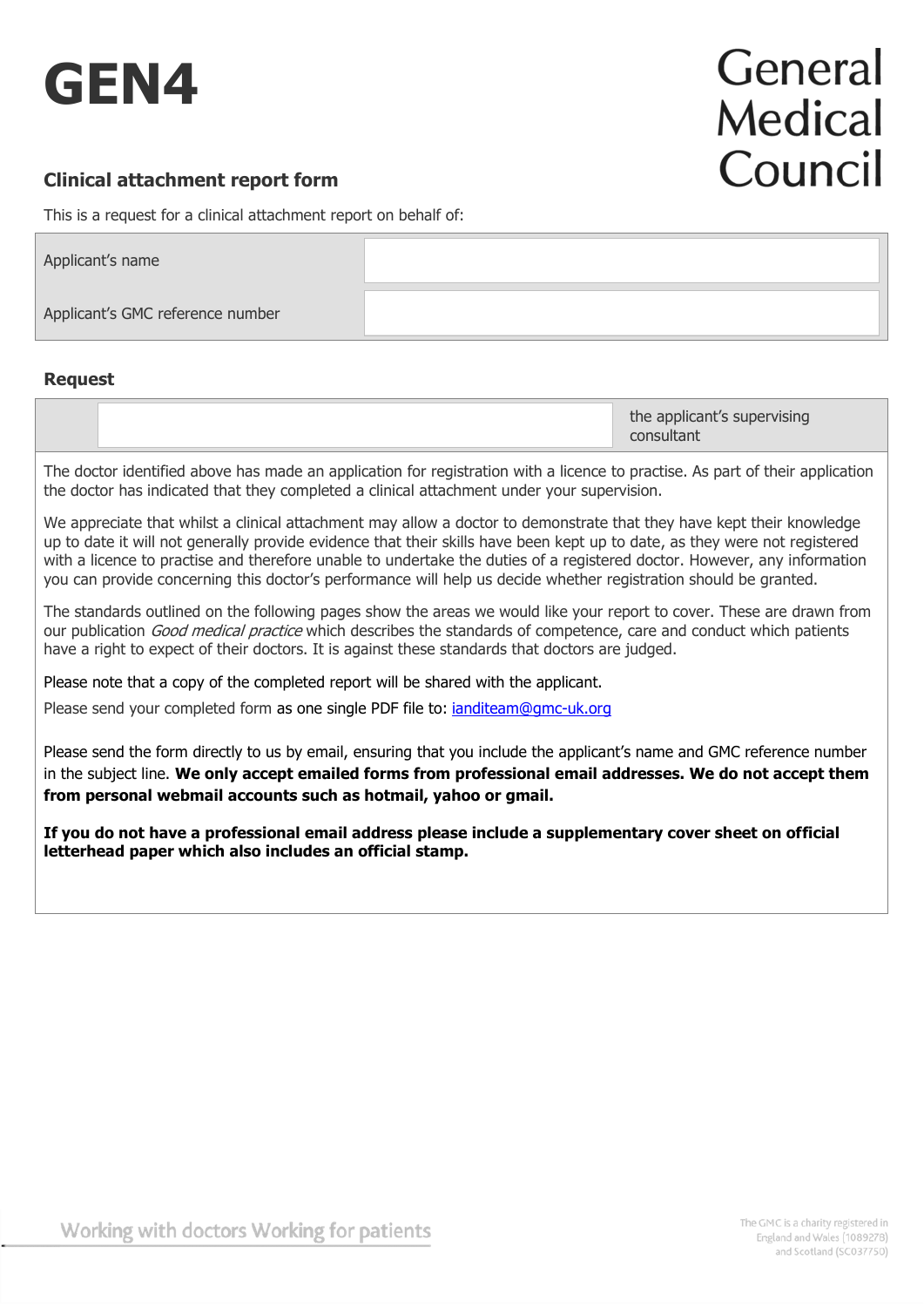| <b>Details of the clinical attachment</b>                                                |    |                                                                 |
|------------------------------------------------------------------------------------------|----|-----------------------------------------------------------------|
| Specialty                                                                                |    |                                                                 |
| Name and address of hospital where the applicant was undertaking the clinical attachment |    |                                                                 |
|                                                                                          |    |                                                                 |
| Dates of the attachment                                                                  |    |                                                                 |
| From<br>Y<br>Y<br>D<br>M<br>$\mathbb{M}$<br>Y<br>$\Box$<br>Y                             | To | $\mathbb{M}$<br>D<br>Y<br>Y<br>Y<br>$\Box$<br>$\mathbb{M}$<br>Y |
| Number of hours per week spent in<br>the clinical attachment                             |    |                                                                 |

# **The standards**

The notes in the table below show the areas we would like your report to cover.

|   | <b>Standard</b>                                    | <b>Description of standard</b>                                                                                                                                                                                   |  |  |  |  |  |  |  |  |  |
|---|----------------------------------------------------|------------------------------------------------------------------------------------------------------------------------------------------------------------------------------------------------------------------|--|--|--|--|--|--|--|--|--|
| 1 | <b>Maintaining good medical practice</b>           |                                                                                                                                                                                                                  |  |  |  |  |  |  |  |  |  |
|   | Basic science                                      | Does this doctor have adequate knowledge of the physical,<br>behavioural, epidemiological and clinical sciences upon which<br>medicine depends?                                                                  |  |  |  |  |  |  |  |  |  |
|   | Medical knowledge                                  | Does this doctor possess an appropriate level of understanding<br>of acute illness and of disabling and chronic diseases within the<br>specialty, and of relevant interventions in acute and chronic<br>illness? |  |  |  |  |  |  |  |  |  |
|   |                                                    | Do they keep their medical knowledge up to date? Do they<br>participate regularly in educational activities? Do they respond<br>constructively to any feedback?                                                  |  |  |  |  |  |  |  |  |  |
|   | Observing consultations                            | Does the doctor make insightful contributions when reflecting<br>on their observations to demonstrate their medical knowledge<br>and/or skills?                                                                  |  |  |  |  |  |  |  |  |  |
|   | Participating in patient administration (clerking) | Does the doctor capture all the key points to demonstrate their<br>medical knowledge?                                                                                                                            |  |  |  |  |  |  |  |  |  |
|   | Taking patient histories                           | Does the doctor capture all the key points to demonstrate their<br>medical knowledge?                                                                                                                            |  |  |  |  |  |  |  |  |  |
|   | Physical examinations (under strict supervision)   | Does the doctor carry out appropriate examinations and<br>identify the source of the patient's complaints and/or the<br>potential issue?                                                                         |  |  |  |  |  |  |  |  |  |
|   | Directly observing surgery                         | Does the doctor make insightful contributions went reflecting<br>on their observations to demonstrate their medical knowledge<br>and/or skills?                                                                  |  |  |  |  |  |  |  |  |  |
|   | Ethical and legal framework of practice            | Does this doctor observe and keep up to date with the laws<br>and statutory codes which affect their work?                                                                                                       |  |  |  |  |  |  |  |  |  |

**GEN4**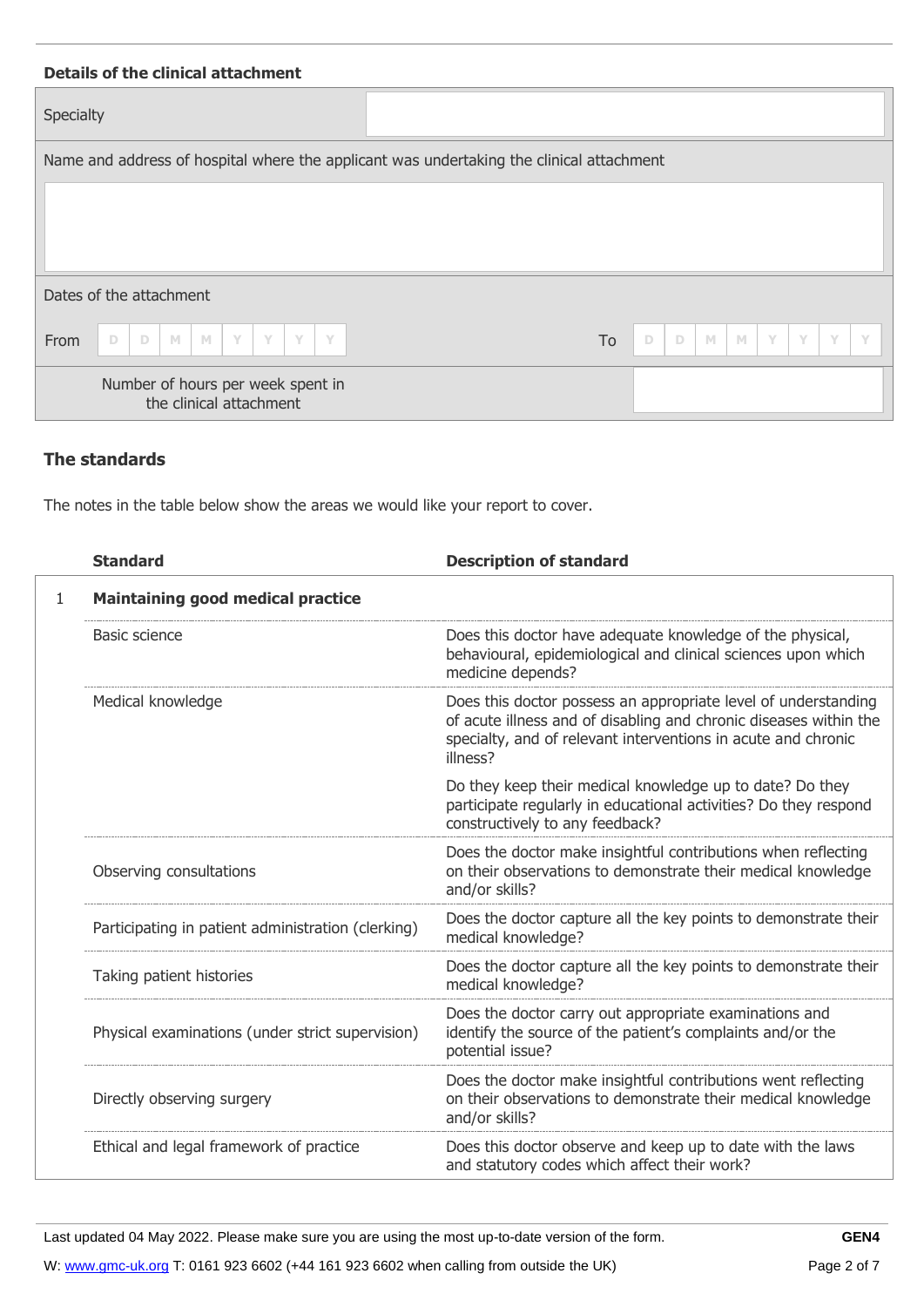| <b>Professional relationships</b>            |                                                                                                                                                                                           |  |  |  |  |  |  |  |
|----------------------------------------------|-------------------------------------------------------------------------------------------------------------------------------------------------------------------------------------------|--|--|--|--|--|--|--|
| Professional relationships with patients     | Does this doctor establish and maintain the trust of patients?<br>by listening to and respecting their views? Do they respect<br>confidentiality and the privacy and dignity of patients? |  |  |  |  |  |  |  |
| Working with other doctors                   | Do they listen and learn from others? Do they respect the skills<br>and contributions of others?                                                                                          |  |  |  |  |  |  |  |
| Working with other health care professionals | Do they respect the skills and contributions of other health care<br>workers?                                                                                                             |  |  |  |  |  |  |  |
| <b>Communication skills</b>                  | Does this doctor communicate effectively with patients and<br>colleagues?                                                                                                                 |  |  |  |  |  |  |  |
|                                              |                                                                                                                                                                                           |  |  |  |  |  |  |  |

| ritudes                 |                                                                                                                            |  |  |  |  |  |
|-------------------------|----------------------------------------------------------------------------------------------------------------------------|--|--|--|--|--|
| Reliability and probity | Is this doctor dependable? Do they display honesty and<br>integrity? Do they always act in the best interests of patients? |  |  |  |  |  |
| Initiative              | Does this doctor show an appropriate degree of initiative?                                                                 |  |  |  |  |  |
|                         | Is this doctor punctual and reliable? Do they contact the unit to<br>warn of a problem?                                    |  |  |  |  |  |

**GEN4**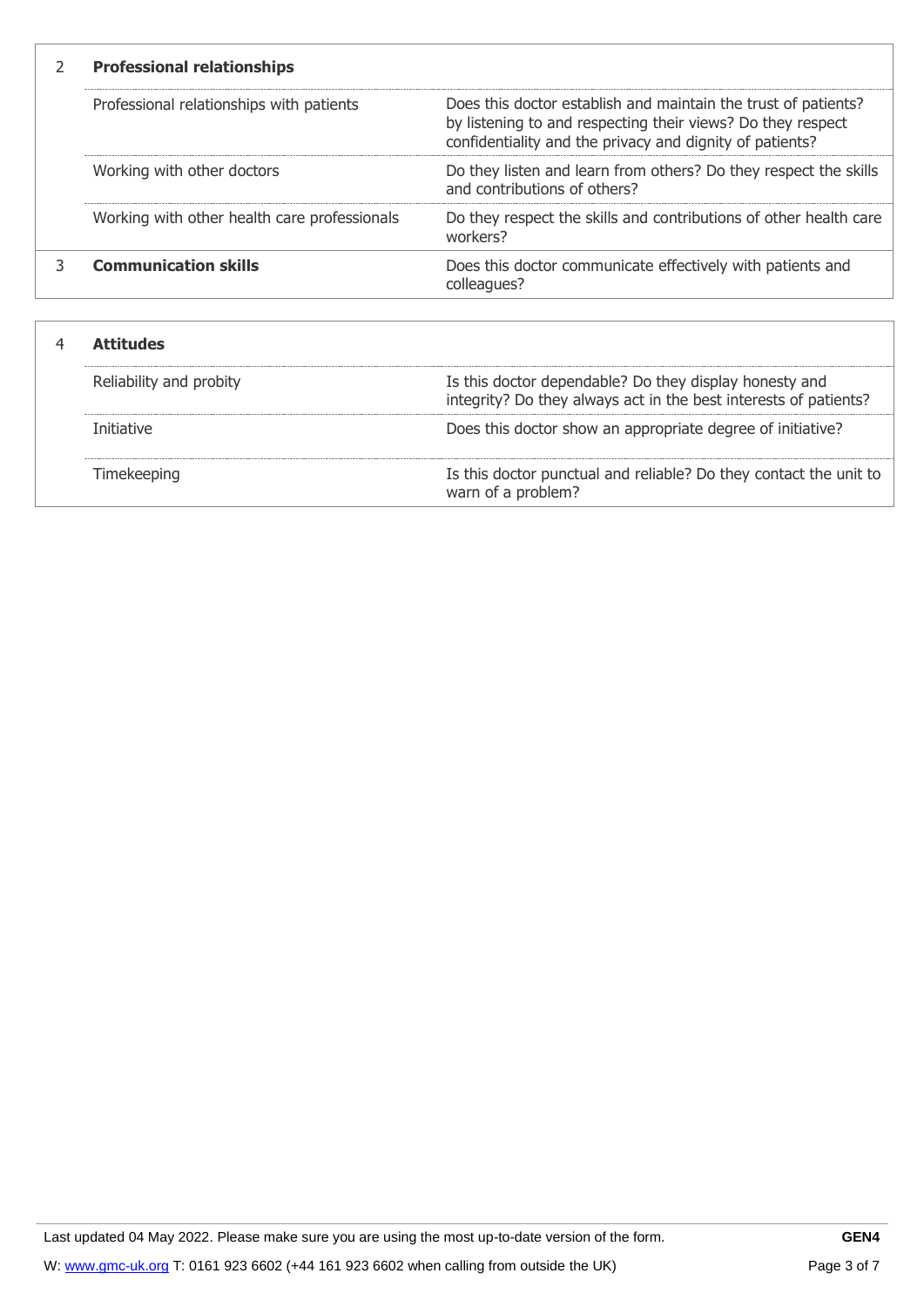# **Part B – Your assessment of the applicant's performance against the standards**

On the basis of your observation of this doctor, please use the section below to comment on their capabilities in relation to each of the areas listed.

If you are unable to comment on the doctor's capabilities in any area, please tick the 'Not assessed' box for that section.

| <b>Standard</b> |                                                    | Standard<br>achieved | Standard not<br>achieved | Not assessed |
|-----------------|----------------------------------------------------|----------------------|--------------------------|--------------|
| $\mathbf{1}$    | <b>Maintaining good medical practice</b>           |                      |                          |              |
|                 | <b>Basic science</b>                               |                      |                          |              |
|                 | Medical knowledge                                  |                      |                          |              |
|                 | Observing consultations                            |                      |                          |              |
|                 | Participating in patient administration (clerking) |                      |                          |              |
|                 | Taking patient histories                           |                      |                          |              |
|                 | Physical examinations (under strict supervision)   |                      |                          |              |
|                 | Directly observing surgery                         |                      |                          |              |
|                 | Ethical and legal framework of practice            |                      |                          |              |
| $\overline{2}$  | <b>Professional relationships</b>                  |                      |                          |              |
|                 | Professional relationships with patients           |                      |                          |              |
|                 | Working with other doctors                         |                      |                          |              |
|                 | Working with other health care professionals       |                      |                          |              |
| 3               | <b>Communication skills</b>                        |                      |                          |              |
| 4               | <b>Attitudes</b>                                   |                      |                          |              |
|                 | Reliability and probity                            |                      |                          |              |
|                 | Initiative                                         |                      |                          |              |
|                 | Timekeeping                                        |                      |                          |              |

Last updated 04 May 2022. Please make sure you are using the most up-to-date version of the form.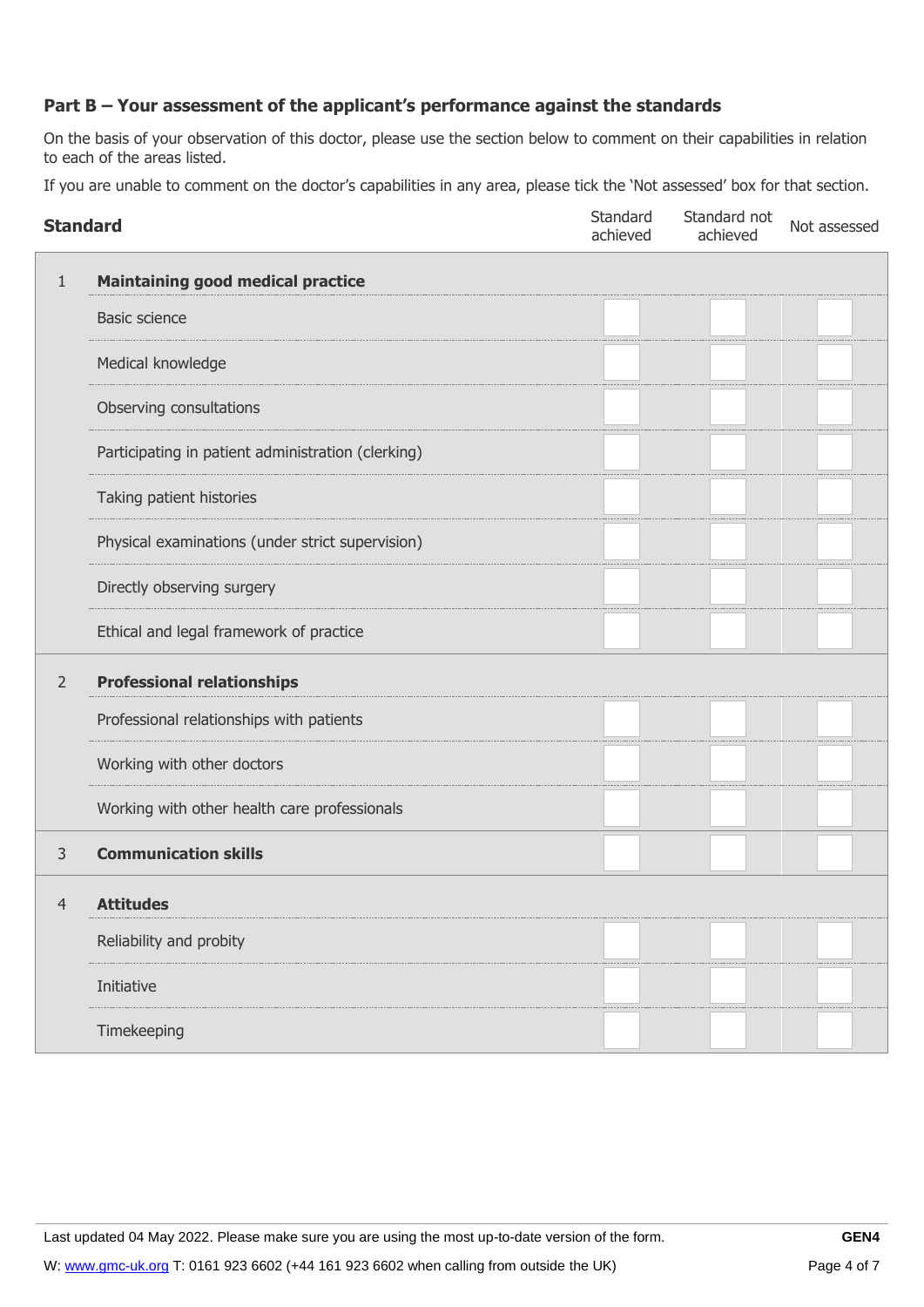**Please provide your comments on the applicant's overall performance during their clinical attachment in the box below. This should include confirmation of the applicant's duties and any practical responsibilities during their clinical attachment.**

**Please provide your comments on any areas the applicant performed strongly in.** 

Last updated 04 May 2022. Please make sure you are using the most up-to-date version of the form.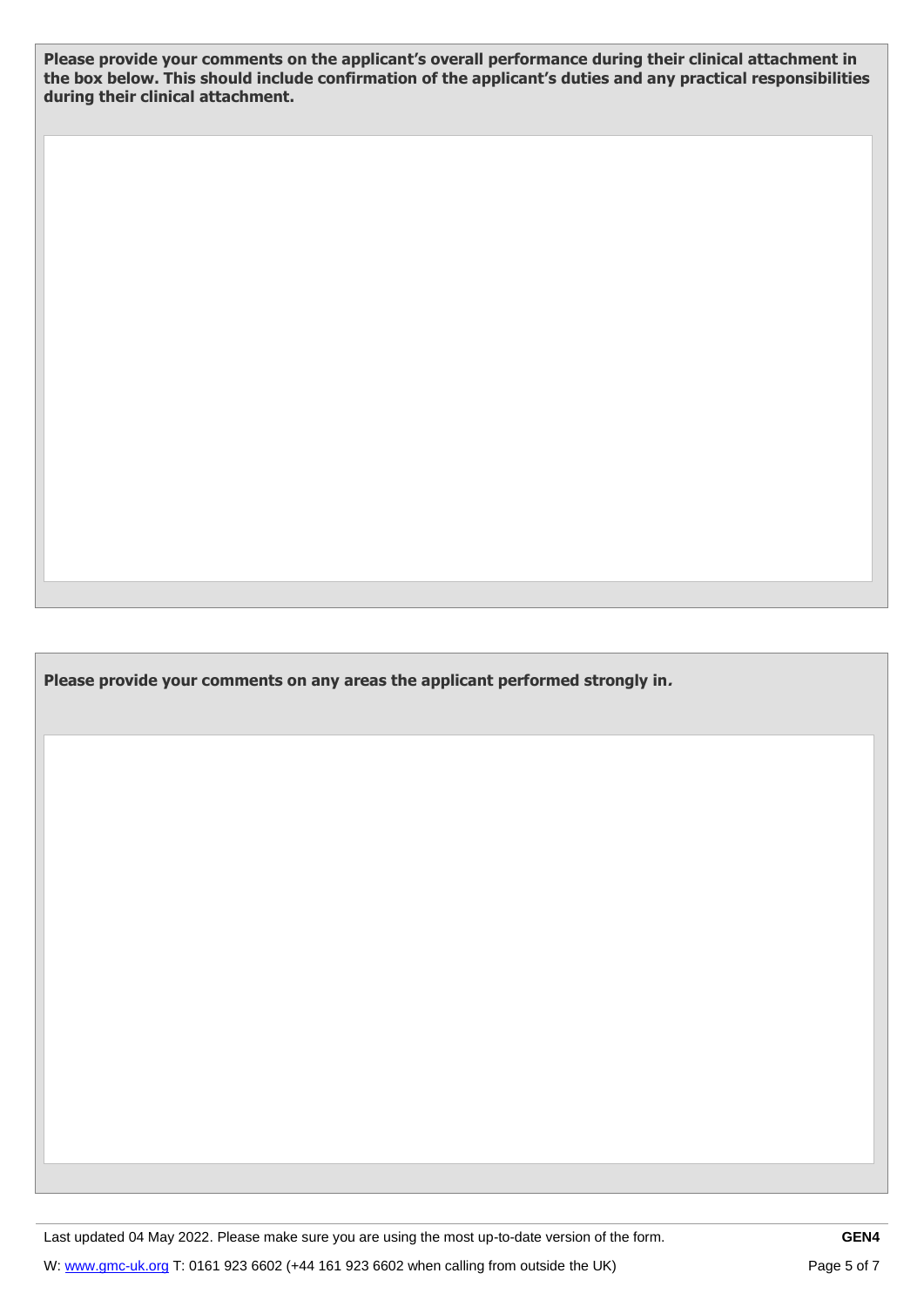**Please provide your comments on any areas the applicant could improve in.**

## **Your contact details**

| Your name                                                                                                                  |                                                  |  |  |  |  |  |  |  |  |  |  |  |  |  |  |  |  |  |  |  |
|----------------------------------------------------------------------------------------------------------------------------|--------------------------------------------------|--|--|--|--|--|--|--|--|--|--|--|--|--|--|--|--|--|--|--|
| Your GMC reference number (if applicable)                                                                                  |                                                  |  |  |  |  |  |  |  |  |  |  |  |  |  |  |  |  |  |  |  |
| Your job title                                                                                                             |                                                  |  |  |  |  |  |  |  |  |  |  |  |  |  |  |  |  |  |  |  |
| Email                                                                                                                      |                                                  |  |  |  |  |  |  |  |  |  |  |  |  |  |  |  |  |  |  |  |
| This should be an<br>official work email                                                                                   |                                                  |  |  |  |  |  |  |  |  |  |  |  |  |  |  |  |  |  |  |  |
| address, not for<br>example a yahoo or<br>hotmail address.                                                                 |                                                  |  |  |  |  |  |  |  |  |  |  |  |  |  |  |  |  |  |  |  |
| Name and address                                                                                                           |                                                  |  |  |  |  |  |  |  |  |  |  |  |  |  |  |  |  |  |  |  |
| of organisation                                                                                                            |                                                  |  |  |  |  |  |  |  |  |  |  |  |  |  |  |  |  |  |  |  |
|                                                                                                                            |                                                  |  |  |  |  |  |  |  |  |  |  |  |  |  |  |  |  |  |  |  |
|                                                                                                                            |                                                  |  |  |  |  |  |  |  |  |  |  |  |  |  |  |  |  |  |  |  |
| Website address of                                                                                                         |                                                  |  |  |  |  |  |  |  |  |  |  |  |  |  |  |  |  |  |  |  |
| the organisation                                                                                                           |                                                  |  |  |  |  |  |  |  |  |  |  |  |  |  |  |  |  |  |  |  |
|                                                                                                                            |                                                  |  |  |  |  |  |  |  |  |  |  |  |  |  |  |  |  |  |  |  |
|                                                                                                                            |                                                  |  |  |  |  |  |  |  |  |  |  |  |  |  |  |  |  |  |  |  |
| Telephone number                                                                                                           |                                                  |  |  |  |  |  |  |  |  |  |  |  |  |  |  |  |  |  |  |  |
|                                                                                                                            | This should be an official work telephone number |  |  |  |  |  |  |  |  |  |  |  |  |  |  |  |  |  |  |  |
| Period of your direct supervision                                                                                          |                                                  |  |  |  |  |  |  |  |  |  |  |  |  |  |  |  |  |  |  |  |
| To<br>Y<br>Y<br>From<br>$\mathbb D$<br>M<br>Y<br>Y<br>Y<br>Y<br>D<br>D<br>$\mathbb{M}$<br>$\mathbb{M}$<br>Y<br>Y<br>D<br>M |                                                  |  |  |  |  |  |  |  |  |  |  |  |  |  |  |  |  |  |  |  |

Last updated 04 May 2022. Please make sure you are using the most up-to-date version of the form.

W: [www.gmc-uk.org](http://www.gmc-uk.org/) T: 0161 923 6602 (+44 161 923 6602 when calling from outside the UK)